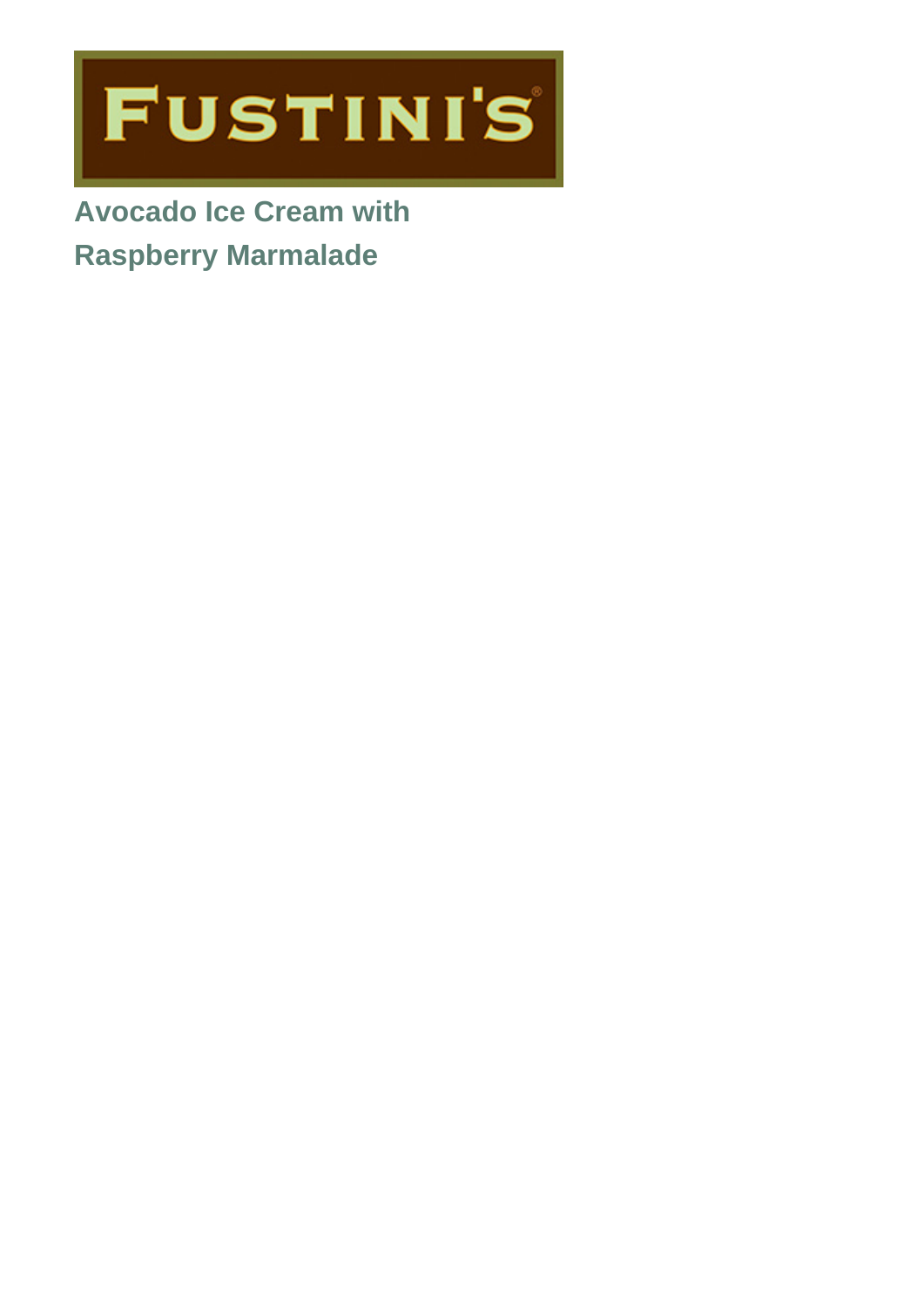### **Ingredients**

- 1 teaspoon [Fustini's Delicate SELECT olive oil](https://www.fustinis.com/order/category/oils/extra-virgin-olive-oils/delicate_8/)
- 1 small red onion, about 1 cup very small dice
- 1 teaspoon [Fustini's Sicilian Lemon balsamic](https://www.fustinis.com/vinegars/balsamic-vinegars/sicilian-lemon/)
- 1-pint raspberries
- 2 tablespoons [Raspberry Preserve](https://www.fustinis.com/order/raspberry-preserves_1929/)
- 1 tablespoon **[Fustini's Raspberry](https://www.fustinis.com/vinegars/balsamic-vinegars/raspberry/) balsamic**
- Pinch Salt

#### **Avocado Ice Cream**

- 2 cups whole milk
- ¾ cup sugar
- 4 egg yolks
- ½ cup heavy cream
- 3 avocados, peeled and pitted
- Juice of ½ lime
- Juice of ½ lemon

### **Cilantro Lime Ice**

- 1 cup of water
- 1 cup of sugar
- 1/4 cup fresh cilantro
- 1 cup fresh lime juice
- Splash **[Fustini's 12 Year White balsamic](https://www.fustinis.com/vinegars/balsamic-vinegars/12-year-premium-white/)**

### **Spicy Peanut Brittle**

- 3/4 cup light corn syrup
- 1 ½ cups sugar
- 3/4 cup water
- 1/4 teaspoon baking soda
- 1/8 teaspoon habanero powder or spice, OPTIONAL
- 2 tablespoons butter
- 1 cup salted peanuts

#### **Garnish**

- 1 cup heavy cream
- 2 tablespoons powdered sugar
- [Fustini's Persian Lime olive oil](https://www.fustinis.com/oils/infused-extra-virgin-olive-oils/persian-lime/)